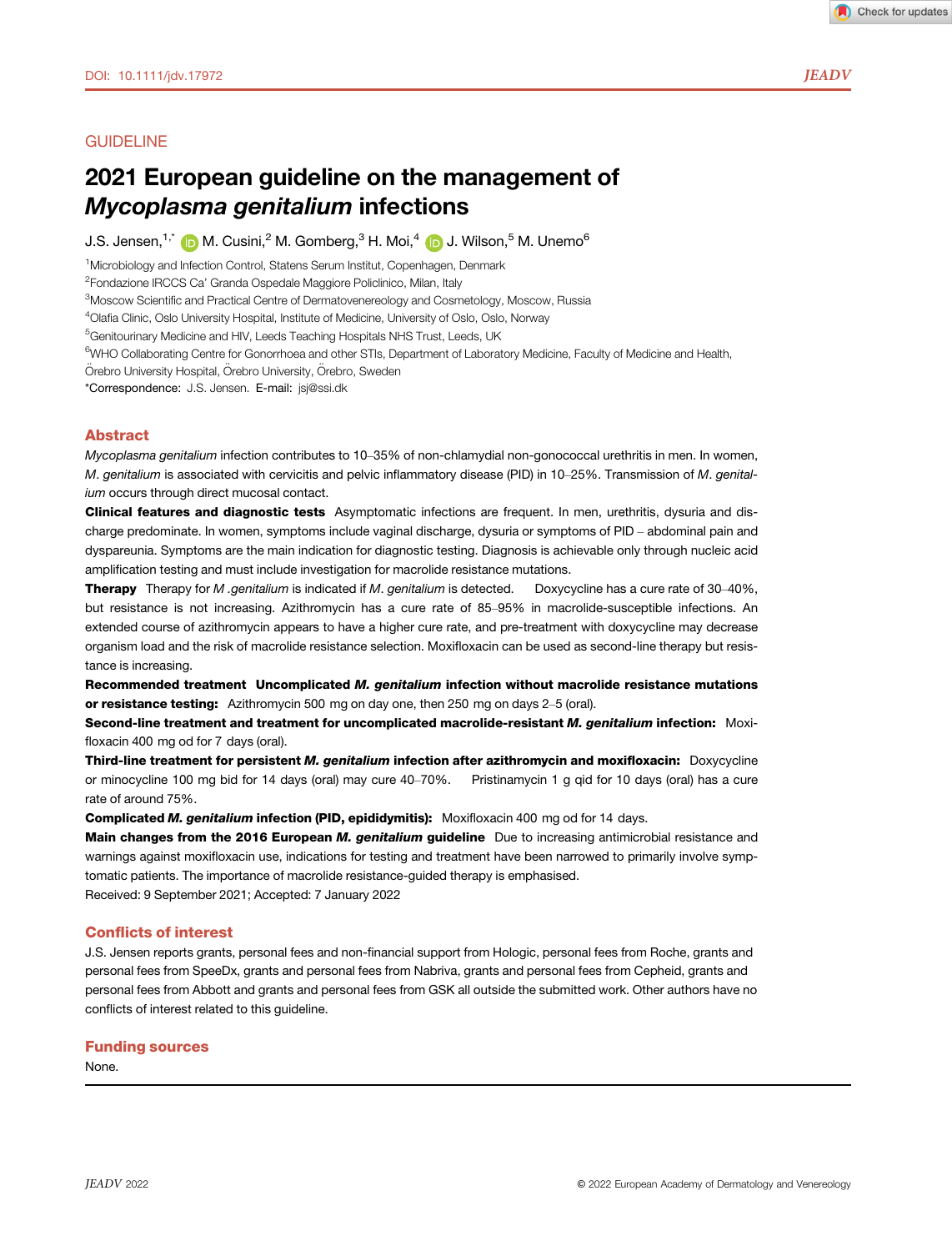# Introduction

Mycoplasmas are the smallest free-living micro-organisms. In the urogenital tract, the relevant species are M. genitalium, Ureaplasma urealyticum, U. parvum and M. hominis. M. hominis and the ureaplasmas will not be dealt with in the present guideline.<sup>1</sup>

Mycoplasma genitalium was first isolated in 1980.<sup>2</sup> M. genitalium infection is unequivocally associated with male nongonococcal urethritis  $(NGU)^3$  and is even more strongly associated with non-chlamydial non-gonococcal urethritis (NCNGU). The prevalence of M. genitalium in men with NCNGU ranges from 10% to  $35\%$ ,<sup>3</sup> thus contributing significantly to the overall burden of disease. In comparison, M. genitalium is detected in only 1% to 3.3% of men and women in the general population. $4\pi$ <sup>17</sup> In women, several studies have demonstrated the association between M. genitalium and urethritis, cervicitis, endometritis and pelvic inflammatory disease  $(PID).<sup>8-12</sup>$  In a meta-analysis, $<sup>13</sup>$  significant associations</sup> were found between M. genitalium and cervicitis (pooled odds ratio (OR) 1.66 [95%CI 1.35–2.04]) and PID (pooled OR 2.14 [95%CI 1.31–3.49]). M. genitalium has been associated with preterm birth (pooled OR 1.89 [95%CI 1.25–2.85]) and spontaneous abortion (pooled OR 1.82) [95%CI 1.10–3.03], but the prevalence of M. genitalium in pregnant women in Europe is  $low, ^{14,15}$  and therefore, the relative importance of M. genitalium is probably small. Studies have also shown an association with increased risk of tubal factor infertility (pooled OR 2.43). In sub-analyses that accounted for co-infections, Lis et al found these associations to be stronger. $^{13}$ 

Persistence of M. genitalium after treatment is associated with recurrent or persistent NGU, and up to 40% with this condition are M. genitalium positive.<sup>16</sup> In a meta-analysis, persistent M. genitalium was associated with a pooled OR of 26 for persistent urethritis.<sup>17</sup> Thus, failure to eradicate *M. genitalium* leads to persistent or recurrent disease in the vast majority of men, and diagnosis and optimal treatment are important. M. genitalium has been shown to facilitate HIV transmission, in particular in studies from Sub-Saharan Africa. $18-20$  Whether this also applies in regions with good access to effective HIV treatment is not clear.

The present 2021 European M. genitalium guideline is modified significantly compared to the previous version from  $2016$ , $^{21}$ in particular, in relation to indications for testing, which have been narrowed due to the emerging threat of untreatable M. genitalium infections and the potential for serious side effects when using quinolones, the main second-line antimicrobial, highlighted by the European Medicines Agency. With the lack of natural history studies estimating the risk of sequelae of asymptomatic infections, the authors considered the benefits of treating asymptomatic infections to be outweighed by the risk of increased antimicrobial resistance and adverse events from widespread treatment. A summary of the updated recommendatins is presented in Table 1.

### **Transmission**

Transmission is primarily by direct genital–genital mucosal contact. M. genitalium has been detected in anorectal samples by culture and NAATs in both men and women,  $2^{2-24}$ , and transmission through penile-anal sexual contact has been established.25. Oral-genital contact is less likely to contribute to any significant extent, as carriage of M. genitalium in the oropharynx is low.26,27 Mother-to-child transmission at birth has not been widely studied, but M. genitalium has been detected in the respiratory tract of newborn children<sup>28</sup> and in the conjunctivae of two children (transmission rate  $10.5\%$ ).<sup>29</sup> The risk of contracting M. genitalium per sexual encounter has not been determined, but because M. genitalium is present in lower concentration in genital tract specimens than Chlamydia trachomatis, 30,31 it could be considered less contagious than C. trachomatis.

There are no estimates of the global burden of infection. In sexually transmitted infection (STI) clinic patients, the prevalence usually ranges from 75% to 90% of that of C. trachomatis, but in some settings, it is higher than chlamydia.<sup>32</sup> In the general population, the ratio is generally lower.<sup>4,6,7</sup> Compared to C. trachomatis, the prevalence of M. genitalium-infected patients appears to peak approximately 5 years later for both men and women and to remain higher in the older age groups.<sup>7,33,34</sup>

### Clinical features

### Urogenital infections

#### Symptoms and signs in women

- Among STI clinic attendees and in the general population, 40–75% of M. genitalium infections are asymptomatic.<sup>7,11,12</sup>
- Symptoms are related to cervical and urethral infection and include increased or altered vaginal discharge (<50%), dysuria or micturition urgency (30%) and inter-menstrual or post coital bleeding or menorrhagia.<sup>7,11,12,35</sup>
- Mucopurulent cervicitis and urethritis.<sup>36</sup>
- Rectal and pharyngeal infections are usually asymptomatic.
- Lower abdominal pain (<20%) should raise suspicion of PID.

### Complications in women:<sup>13</sup>

- PID (endometritis, salpingitis)
- Tubal factor infertility (probably, further studies needed)
- Adverse pregnancy outcome (possibly, further studies needed)
- Sexually acquired reactive arthritis (SARA) may occur.<sup>37</sup>

#### Symptoms and signs in men: $3$

• 70% of M. genitalium infections are symptomatic in STI clinic settings.<sup>38</sup>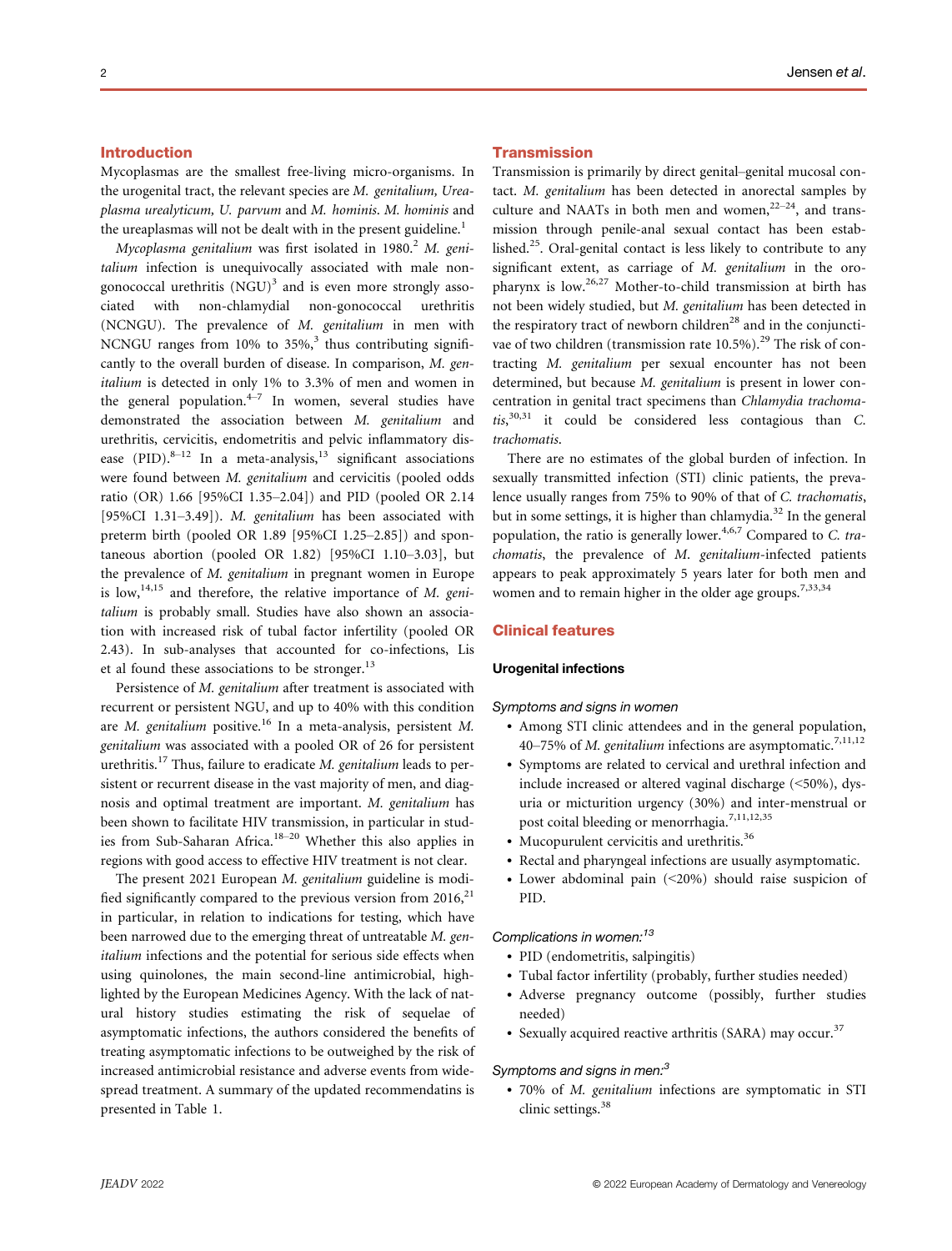# Table 1 Summary of recommendations

| Recommendation                                                                                                                                                              | Grading |
|-----------------------------------------------------------------------------------------------------------------------------------------------------------------------------|---------|
| Indications for testing                                                                                                                                                     |         |
| Test men for M. genitalium with                                                                                                                                             | 1B      |
| Symptoms or signs of urethritis                                                                                                                                             |         |
| Acute epididymo-orchitis if aged <50 years                                                                                                                                  |         |
| Proctitis after exclusion of N. gonorrhoeae and C. trachomatis as causative pathogens                                                                                       |         |
| Test women for M. genitalium with                                                                                                                                           | 1B      |
| Mucopurulent cervicitis                                                                                                                                                     |         |
| Intermenstrual or post-coital bleeding                                                                                                                                      |         |
| Dysuria with no known other aetiology                                                                                                                                       |         |
| Acute pelvic pain and/or PID                                                                                                                                                |         |
| Proctitis after exclusion of N. gonorrhoeae and C. trachomatis as causative pathogens                                                                                       |         |
| Test for M. genitalium in on-going sexual contacts of persons treated for M. genitalium infection                                                                           | 1B      |
| Consider to test for M. genitalium before termination of pregnancy                                                                                                          | 2B      |
| All M. genitalium positive tests must be followed up with an assay capable of detecting macrolide resistance mutations                                                      | 1B      |
| Detection of QRAMs in parC is not indicated on a routine basis, but is useful in treatment failure after moxifloxacin treatment                                             | 1D      |
| <b>Clinical specimens</b>                                                                                                                                                   |         |
| First void urine (FVU) from men and vaginal swabs from women provide good diagnostic specimens, which may be self-obtained                                                  | 1B      |
| Rectal samples are only indicated in symptomatic proctitis after exclusion of N. gonorrhoeae and C. trachomatis as causative pathogens                                      | 1D      |
| Testing oropharyngeal samples is not recommended                                                                                                                            | 1D      |
| Careful consideration should be given to transport medium and nucleic acid extraction procedure                                                                             | 1C      |
| <b>Management of patients</b>                                                                                                                                               |         |
| Patients with M. genitalium infection should abstain from unprotected sexual contact until they and their partners have completed                                           | 1D      |
| treatment, their symptoms have resolved and their test of cure (TOC) is negative                                                                                            |         |
| Patients with M. genitalium infection (and their sexual contacts) should be given verbal and written information                                                            | 1D      |
| about the infection, including details about transmission, prevention and complications.                                                                                    |         |
| Patients with M. genitalium infection should be screened for other STIs, including C. trachomatis, N. gonorrhoeae,<br>syphilis and HIV, plus T. vaginalis where appropriate | 1D      |
| M. genitalium infections during pregnancy may be treated with azithromycin or pristinamycin. Treatment may be postponed                                                     | 1D      |
| until after delivery, but the neonate should be observed for signs of infection, primarily conjunctivitis and respiratory tract infection                                   |         |
| Indications for therapy                                                                                                                                                     |         |
| Detection of M. genitalium-specific nucleic acid in a clinical specimen                                                                                                     | 1B      |
| Current partners of M. genitalium-positive patients should be treated with the same antimicrobial as the index patient                                                      | 1B      |
| Therapy                                                                                                                                                                     |         |
| Uncomplicated M. genitalium infection in the absence of macrolide resistance mutations or resistance testing                                                                |         |
| Azithromycin 500 mg on day one, then 250 mg od days 2-5 (oral)                                                                                                              | 1B      |
| Josamycin 500 mg 3 times daily for 10 days (oral)                                                                                                                           | 2C      |
| Uncomplicated M. genitalium infection in the presence of macrolide resistance mutations                                                                                     |         |
| Moxifloxacin 400 mg od for 7 days (oral)                                                                                                                                    | 1B      |
| Second-line treatment for uncomplicated persistent M. genitalium infection after azithromycin treatment                                                                     |         |
| Moxifloxacin 400 mg od for 7 days (oral)                                                                                                                                    | 1B      |
| Third-line treatment for persistent M. genitalium infection after azithromycin and moxifloxacin treatment                                                                   |         |
| Pristinamycin 1 g four times daily for 10 days (oral), 75% cure                                                                                                             | 1В      |
| Minocycline 100 mg two times daily for 14 days (oral), 70% cure                                                                                                             | 2B      |
| Doxycycline 100 mg two times daily for 14 days (oral), 40% cure                                                                                                             | 2B      |
| Complicated M. genitalium infection (PID, epididymitis)                                                                                                                     |         |
| Moxifloxacin 400 mg od for 14 days (oral)                                                                                                                                   | 1C      |
| <b>Partner notification</b>                                                                                                                                                 |         |
| Current partner(s) should always be tested and treated with the same antimicrobial as the index patient                                                                     | 2B      |
| Follow-up and test of cure                                                                                                                                                  |         |
| A TOC should be considered in all patients                                                                                                                                  | 2C      |
| TOC samples should be collected no earlier than three weeks after completion of treatment                                                                                   | 1B      |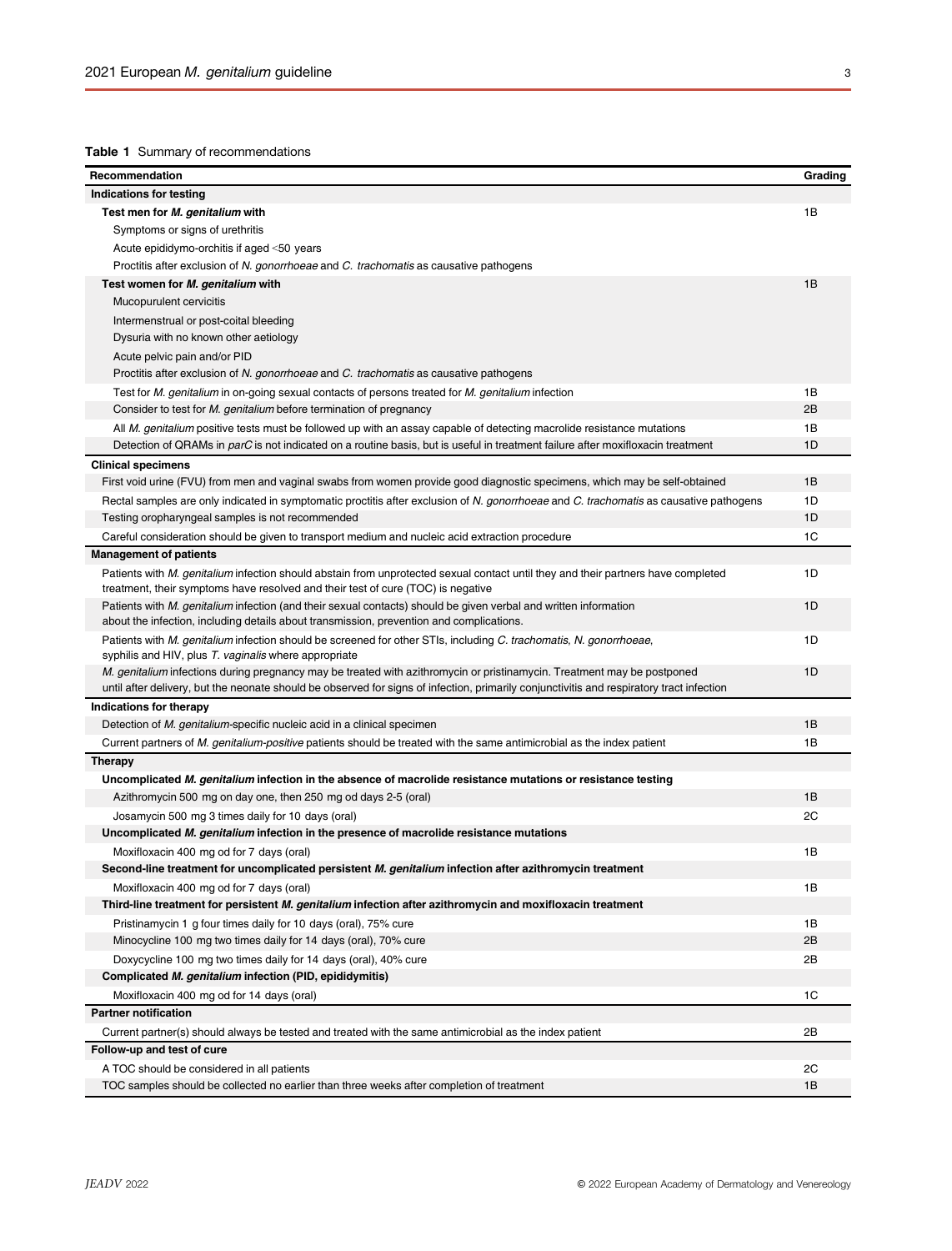- In the general population, less than 5% of those infected report symptoms.6,7
- Urethritis (acute, persistent and recurrent)
- Dysuria
- Urethral discharge
- Proctitis
- Balanoposthitis has been associated with M. genitalium infection in one study.39

### Complications in men

- SARA may occur.<sup>37</sup>
- Epididymitis may occur. $40,41$

# Ocular infections

Ocular infections can result in conjunctivitis in adults<sup>42</sup> but has not been systematically studied. Neonatal conjunctivitis has not been systematically studied.

## Indications for laboratory testing

# Symptoms and signs (Grade 1B)

- Symptoms or signs of urethritis in men
- Mucopurulent cervicitis
- Intermenstrual or post-coital bleeding
- Dysuria with no known other aetiology in women
- Acute pelvic pain and/or PID
- Acute epididymo-orchitis in a male aged <50 years
- Proctitis after exclusion of N. gonorrhoeae and C. trachomatis as causative pathogens

### Risk factors

- On-going sexual contacts of persons being treated for M. genitalium infection (Grade 1B)
- Before termination of pregnancy, testing could be considered (Grade 2B)

### Laboratory diagnostics

### Recommended diagnostic assays

Nucleic acid amplification tests (NAATs) identifying M. genitalium-specific nucleic acid (DNA or RNA) in clinical specimens are the only useful methods for diagnosis. Some commercially available NAATs have been evaluated up to the US Food and Drug Administration (FDA) approval standard.<sup>43</sup> However, currently, none include detection of macrolide resistance mutations and some of the tests on the market which have been Conformité Europëenne (CE) marked to document conformity according the European Union (EU) legislation suffer from limited validation. Consequently, it is extremely important that diagnostic laboratories use carefully validated and quality assured commercial or in-house assays, including participation in external quality assessment (EQA) schemes such as the Quality Control for Molecular Diagnostics (QCMD; [www.qcmd.](http://www.qcmd.org) [org](http://www.qcmd.org)) EQA scheme and act upon the results.

With the widespread macrolide resistance in Europe, all M. genitalium-positive tests must be followed up with an assay capable of detecting macrolide resistance mutations (Grade 1B). A variety of laboratory developed tests are available for this purpose,<sup>34,44-49,</sup> and CE-marked, commercially available methods have also become available.<sup>50–52</sup> The main determinants for the selection of a macrolide resistance assay are (1) its practical implementation in the laboratory, (2) its sensitivity (proportion of M. genitalium screening positive tests that can be resistance typed) and (3) its specificity. As for the M. genitalium diagnostic NAATs, the sensitivity of the macrolide resistance assays varies significantly.

Determination of quinolone resistance-associated mutations (QRAMs) located in the parC gene can be carried out using molecular methods although the correlation between mutations in parC and treatment failure is less clear.<sup>53,54</sup> Mutations in gyrA alone are not predictive of treatment failure, but may potentiate the effect of QRAMs in parC.<sup>53</sup> At present, detection of QRAMs is not indicated on a routine basis in Europe because of the suboptimal correlation between QRAMs and treatment outcome and the low prevalence of ORAMs  $( $5-10\%$ )$ .<sup>32,55,56</sup> However, parC-based resistance testing is useful in treatment failure after moxifloxacin treatment in order to reserve third-line antimicrobials for patients with documented moxifloxacin resistance (Grade 1D). Detection of QRAMs is mainly available in specialised laboratories, and these laboratories should provide guidance in the interpretation of the detected parC mutations. Some mutations do not lead to increased rates of treatment failure.

### Clinical specimens

It is difficult to make accurate recommendations regarding the optimal sample type because of variations in nucleic acid extraction methods and assay performance. No data are available regarding time after exposure to testing, but in analogy with C. trachomatis, a two-week period is considered the minimal incubation time.

First void urine (FVU) from men provides a good diagnostic specimen, which may be self-obtained (Grade 1B). $33,57,58$  No data regarding the importance of holding urine for a certain time are available, so procedures already in place for C. trachomatis and N. gonorrhoeae sampling can be followed. Vaginal swab (physician or self-collected) provides the best performance if only one sample is taken in women (Grade 1B).<sup>57-61</sup>

Rectal samples may be useful in MSM where as many as 70% of the infections will be missed if this site is not sampled.<sup>62,63</sup> However, due to the high risk of combined macrolide and quinolone resistance in MSM, testing from this location is only indicated in men with symptomatic proctitis where other aetiologies have been excluded (Grade 1D). Rectal infection in women at risk is not uncommon.<sup>23,24</sup> The association between a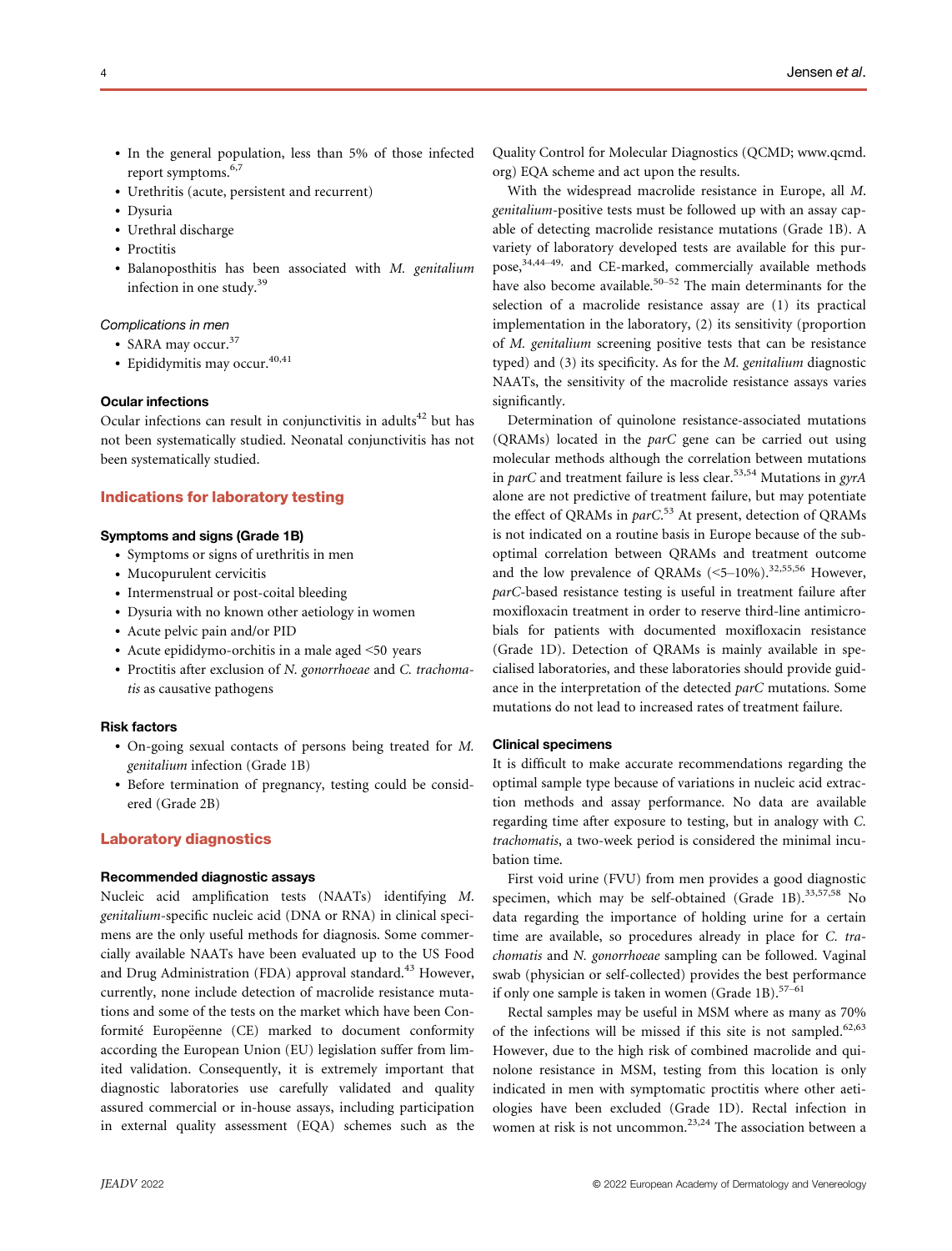rectal infection and symptoms is uncertain, but it is possible to transmit the infection from the rectal site. Also in women, rectal samples are only indicated in symptomatic proctitis after exclusion of N. gonorrhoeae and C. trachomatis as causative pathogens (Grade 1D).

Oropharyngeal carriage of  $M$ . genitalium is rare<sup>32</sup> and not associated with symptoms. Testing from this site is not recommended (Grade 1D).

In most settings, it will be appropriate to use the same sampling procedure as for C. trachomatis and N. gonorrhoeae testing. For assays that have regulatory approval, the sampling procedure and transport medium recommended by the manufacturer should be used. For all in-house assays and assays where a validated collection and nucleic acid purification kit is not included, careful consideration should be given to the transport medium and nucleic acid extraction procedure (Grade 1C). This is the responsibility of the diagnostic laboratory.

# Management of patients

### Information, explanation and advice for the patient

- Patients with M. genitalium infection should be advised to abstain from unprotected sexual contact until they and their partners have completed treatment, their symptoms have resolved and their test of cure (TOC) is negative (Grade 1D). This is due to the risk of further transmission of infection but also the risk of antimicrobial resistance selection during treatment and subsequent failure of eradication.
- Patients with M. genitalium infection (and their sexual contacts) should be given information about the infection, including details about transmission, prevention and complications. It is recommended that both verbal and written information be provided. Patient information leaflets are available at the International Union against Sexually Transmitted Infections (IUSTI) website [\(https://iusti.org/](https://iusti.org/treatment-guidelines/) [treatment-guidelines/\)](https://iusti.org/treatment-guidelines/) (Grade 1D).
- Patients with M. genitalium infection should be screened for other STIs, including C. trachomatis, N. gonorrhoeae, syphilis and HIV, plus T. vaginalis where appropriate (Grade 1D).

#### **Pregnancy**

• *M. genitalium* infections during pregnancy may be associated with a modest increase in the risk of spontaneous abortion and preterm birth.<sup>13</sup> However, most studies have not controlled for other conditions associated with these outcomes. In macrolide susceptible M. genitalium infections, a five-day-course of azithromycin is generally acceptable. The choice of drugs for macrolide-resistant infections is difficult, and the risk associated with treatment using available antibiotics may outweigh the risk of adverse pregnancy outcome. Thus, treatment, especially

in women with infection with a macrolide-resistant M. genitalium strain, may be postponed until after delivery. Pristinamycin is considered safe in pregnancy and may be considered in symptomatic women after specialist consultation. Although little is known about transmission during birth, the neonate should be observed for signs of infection, primarily conjunctivitis and respiratory tract infection (Grade 1D).

#### Indications for therapy

- Detection of M. genitalium-specific nucleic acid in a clinical specimen (Grade 1B)
- Current partners of M. genitalium-positive patients should be tested and treated with the same antimicrobial as the index patient (Grade 1B)

#### **Therapy**

Treatment of individuals with M. genitalium urogenital infection prevents sexual transmission and is likely to reduce the risk of complications, including  $PID<sup>5</sup>$  and tubal-factor infertility.<sup>13</sup> The recommended treatment strategy has been summarised in Figure 1.

Only a few antimicrobial classes have activity against mycoplasmas including tetracyclines, macrolides, fluoroquinolones and streptogramins.

Doxycycline has limited efficacy<sup>64-67</sup> with microbiological cure rates between 30% and 40%. However, it may also decrease the load of M. genitalium in patients despite failing to eradicate it.<sup>68</sup> Azithromycin given as a 1 g single oral dose has a cure rate of approximately 85% in macrolide susceptible infections but will select for macrolide resistance in more than 10% of the treated patients.<sup>64,65,69</sup> The rapidly increasing prevalence of macrolide resistance<sup>70</sup> is drastically decreasing the overall cure rate. Most likely, this is caused by widespread use of azithromycin as a 1 g single dose for other STIs and when M. genitalium is treated without a TOC leading to the subsequent spread of macrolide-resistant strains.

Azithromycin given as an extended regimen with 500 mg day one followed by 250 mg days 2–5 (1.5 g total dose) is recommended as the primary choice for treatment of M. genitalium infections. This regimen will also eradicate a concurrent urogenital C. trachomatis infection.<sup>71</sup> Using extended azithromycin or other macrolide antibiotics after failure with the 1 g single-dose regimen or in the presence of pre-existing macrolide resistance mutations is usually ineffective.

Macrolide resistance rates vary significantly geographically and between patient groups, but in areas where azithromycin 1 g single dose is used for treatment of NGU, it is usually found in at least 30-45% of samples.<sup>34,72-74,</sup>

Josamycin is widely used in Russia with 500 mg three times a day for 10 days, but will not eradicate macrolide-resistant strains and macrolide resistance can be selected during treatment.<sup>75</sup>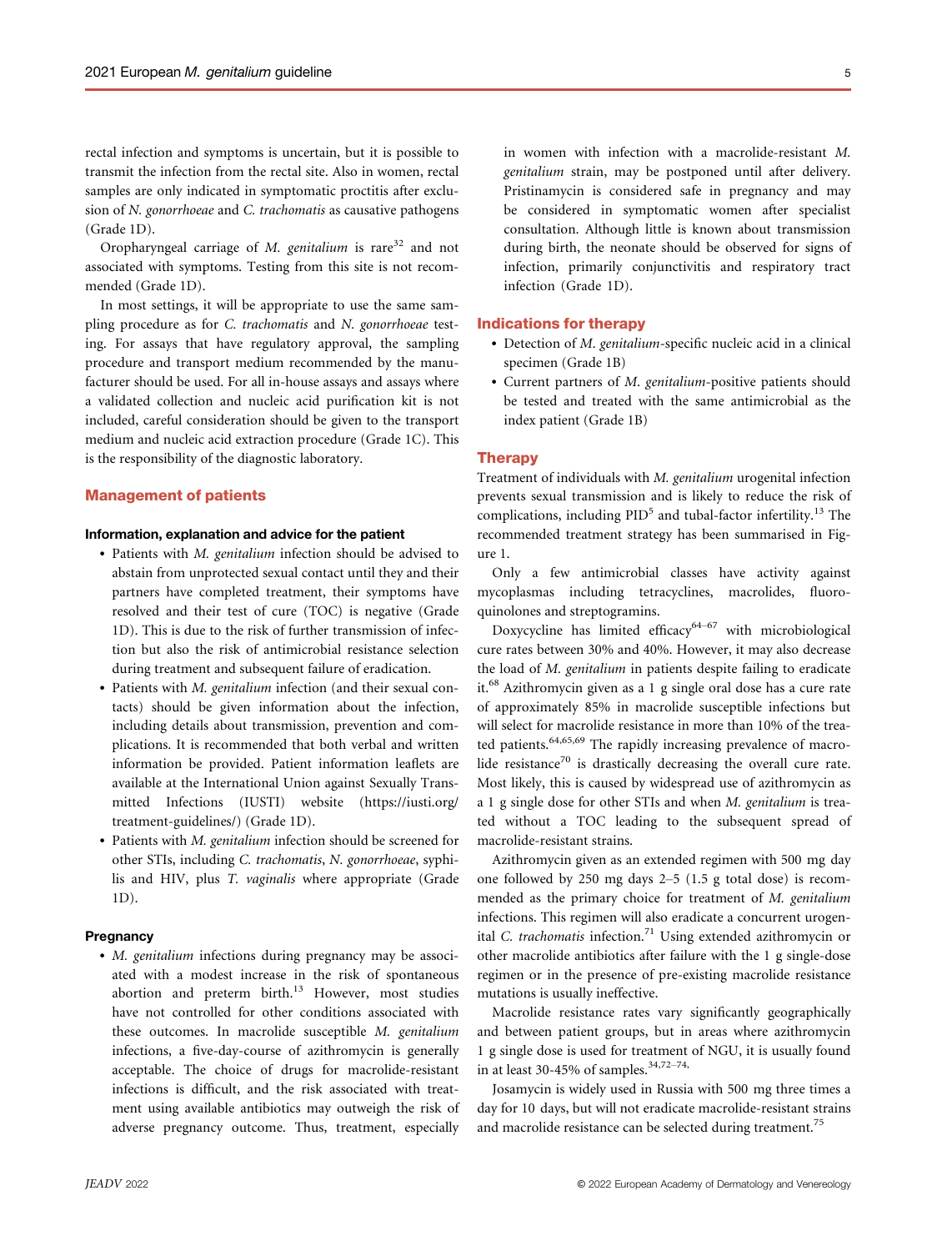

Figure 1 Summary of Mycoplasma genitalium diagnosis and treatment. NG, Neisseria gonorrhoeae; CT, Chlamydia trachomatis; MG, Mycoplasma genitalium; TV, Trichomonas vaginalis; NAAT, nucleic acid amplification test; MRM, macrolide resistance mutation.

Moxifloxacin is the most commonly used second-line antimicrobial. It is bactericidal and has a cure rate approaching 100% in infections with susceptible strains.<sup>76–79</sup> However, resistance has developed with treatment failures in up to 30%, primarily in patients from the Asia-Pacific region. A significant proportion of the M. genitalium strains have concurrent macrolide resistance mutations leaving very few available treatment options.<sup>80-84</sup>

Pristinamycin has been the primary third-line antimicrobial in patients failing azithromycin and moxifloxacin.<sup>83</sup> In Europe, pristinamycin is registered in France, but can be acquired with a special permit in most European countries. It is generally used in the maximal recommended dose of 1 g four times a day for 10 days (oral), but combination therapy with doxycycline or doses as low as 2 g per day does not significantly change the cure rate from around 75%.<sup>85,86</sup> The use of extended doxycycline regimen (100 mg twice daily for 14 days) as third-line treatment has not been systematically evaluated, but considering the slow growth rate of M. genitalium and the bacteriostatic nature of the tetracyclines, an extended duration of treatment may theoretically improve cure rate.

Due to the observation that cure rates with azithromycin were lower for high-load infections<sup>83,87</sup>, the concept of resistanceguided sequential therapy (RGST) has developed.<sup>68</sup> In RGST, patients are treated with doxycycline 100 mg twice daily for 7 days, which lowers the M. genitalium bacterial load while waiting for results of microbiological testing and macrolide resistance testing in those found to be M. genitalium positive. Subsequently, the patient is treated with a 2.5 g dose of azithromycin (1 g day 1 followed by 500 mg days 2–4) or moxifloxacin for  $7-10$  days.<sup>68,88</sup> RGST is now the recommended treatment in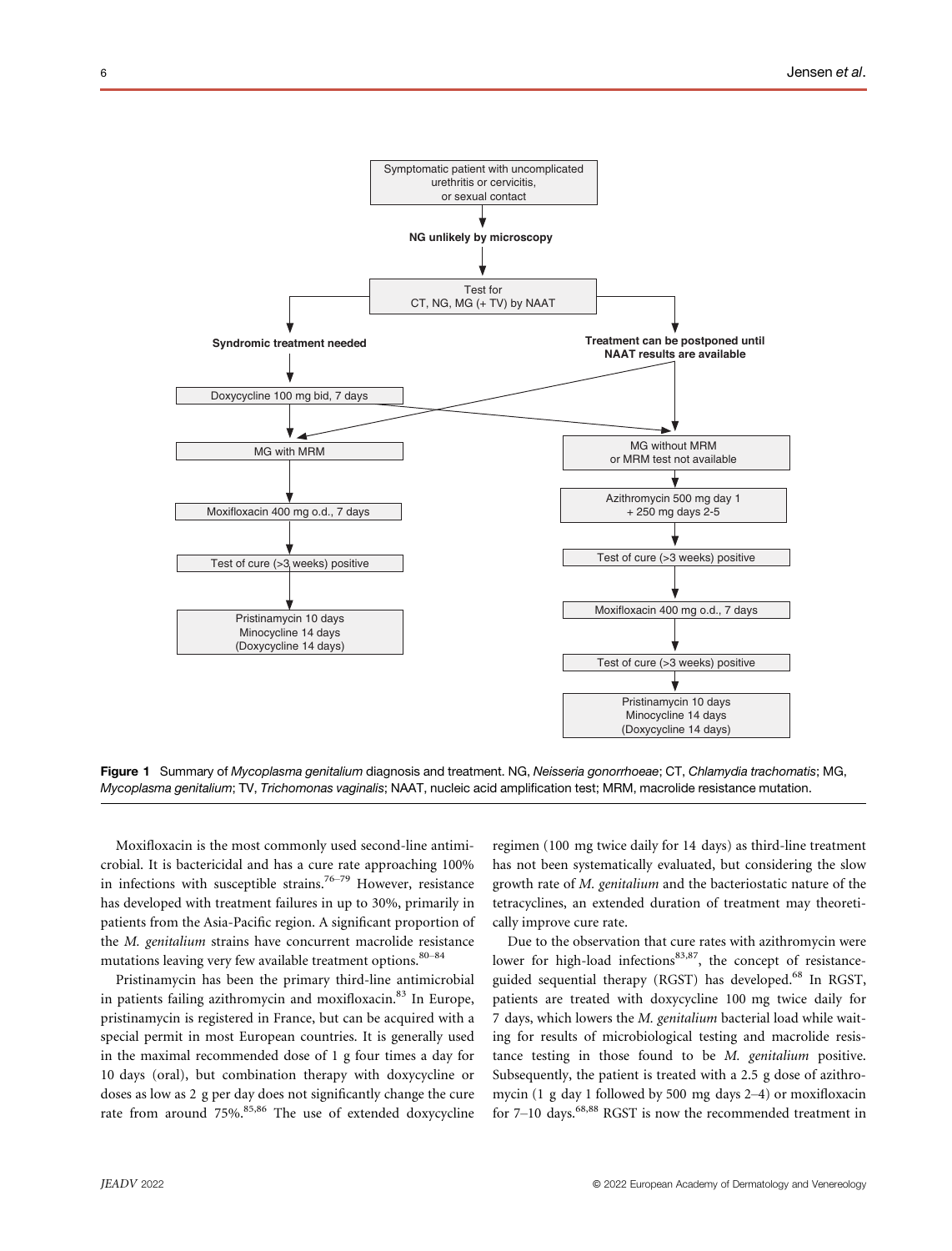the Australian  $M$ . genitalium guidelines $^{89}$  and in a modified form also in the UK M. genitalium guideline.<sup>90</sup> Although RGST has shown higher cure rates and lower selection of resistance in observational studies,68,88 no controlled trials have confirmed this and giving two antimicrobials for up to 17 days depending on the dosing regimen may lead to selection of resistance in other STIs as well as non-STI pathogens. There is no clinical evidence that the higher dose  $(2-2.5 \text{ g})$  of azithromycin is better than the 1.5 g extended dosage scheme previously recommended or that moxifloxacin for 10 days is better than 7 days in uncomplicated infection although one observational study has suggested a higher cure-rate after 10 days of treatment in cervicitis.<sup>80</sup> However, if treatment of symptomatic patients is indicated before the results of microbiological tests are available, RGST is recommended, with initial doxycycline followed by the dosages for azithromycin and moxifloxacin suggested below. In compliant patients, it is acceptable not to give further treatment if symptoms have resolved during the doxycycline treatment. TOC should then be offered no earlier than 3 weeks after completion of treatment and condoms used until a negative TOC is obtained. If symptoms recur or if the TOC is M. genitalium positive, the patient should be treated according to initial resistance testing as described below without repeat treatment with doxycycline. Clinical trials, preferably randomised and controlled, evaluating this approach would be valuable.

# Recommended treatment for uncomplicated M. genitalium infection in the absence of macrolide resistance mutations or resistance testing

- Azithromycin 500 mg on day one, then 250 mg od days 2– 5 (oral) (Grade 1B)
- Josamycin 500 mg 3 times daily for 10 days (oral) (Grade 2C)

# Recommended treatment for uncomplicated M. genitalium infection in the presence of macrolide resistance mutations

• Moxifloxacin 400 mg od for 7 days (oral) (Grade 1B)

# Recommended second-line treatment for uncomplicated persistent M. genitalium infection after azithromycin treatment

• Moxifloxacin 400 mg od for 7 days (oral) (Grade 1B)

# Recommended third-line treatment for persistent M. genitalium infection after azithromycin and moxifloxacin treatment

No optimal therapies can be suggested at present. Pristinamycin is the best evaluated third-line treatment but has only approximately 75% cure rate.<sup>85,86</sup>

- Pristinamycin 1 g four times daily for 10 days (oral) (Grade 1B)
- Minocycline 100 mg two times daily for 14 days (oral) is more active than doxycycline and was shown to have a

microbiological cure rate of 71% among 35 evaluable patients,<sup>86</sup> and this is supported by in vitro data (Jensen JS, unpublished). However, no systematic comparisons have been performed (Grade 2B).

• Doxycycline 100 mg two times daily for 14 days (oral) may eradicate M. genitalium from approximately 30–40% of the patients, but the patient must be informed about the poor eradication rate and agree to comply with advice regarding sexual abstinence or condom use (Grade 2B).

Lefamulin has recently been registered in Europe for community-acquired bacterial pneumonia. It is highly active in vitro against M. genitalium with combined macrolide and fluoroquinolone resistance;<sup>91</sup> however, only anecdotal experience with treatment of *M. genitalium* is available. (Grade 2D).

# Recommended treatment for complicated M. genitalium infection (PID, epididymitis)

• Moxifloxacin 400 mg od for 14 days (oral) (Grade 1C). $92$ 

#### Partner notification

• Current partner(s) (i.e. one or more partners with whom the index patient has recently had unprotected sex and with whom the patient will continue to have sex) should always be tested and treated with the same antimicrobial as the index patient (Grade 2B).

### Follow-up and test of cure (TOC)

• A TOC should be considered in all patients due to the high prevalence of resistance present either pre-treatment or developing during treatment and due to the subsequent risk for spread of resistance in the community (Grade 2C). TOC samples should be collected no earlier than three weeks after completion of treatment (Grade 1B). In patients responding to treatment, M. genitalium will be undetectable within one week in most patients, but tests may become temporarily false negative in patients failing treatment due to a transient reduction in bacterial load.<sup>93</sup>

# Acknowledgements

Andrew Winter, Jonathan Ross, Jackie Sherrard, Agnieszka B Serwin, Keith Radcliffe, Michel Janier and Ricardo Werner on behalf of the EDF and IUMS are thanked for comments to the guideline.

# Composition of the European STI Guideline Editorial Board

Current composition can be found at: [https://iusti.org/wp](https://iusti.org/wp-content/uploads/2019/12/Editorial_Board.pdf)[content/uploads/2019/12/Editorial\\_Board.pdf.](https://iusti.org/wp-content/uploads/2019/12/Editorial_Board.pdf)

### List of contributing organizations

Current list can be found at: [https://iusti.org/treatment](https://iusti.org/treatment-guidelines/)[guidelines/.](https://iusti.org/treatment-guidelines/)

Proposed date of revision: 2025.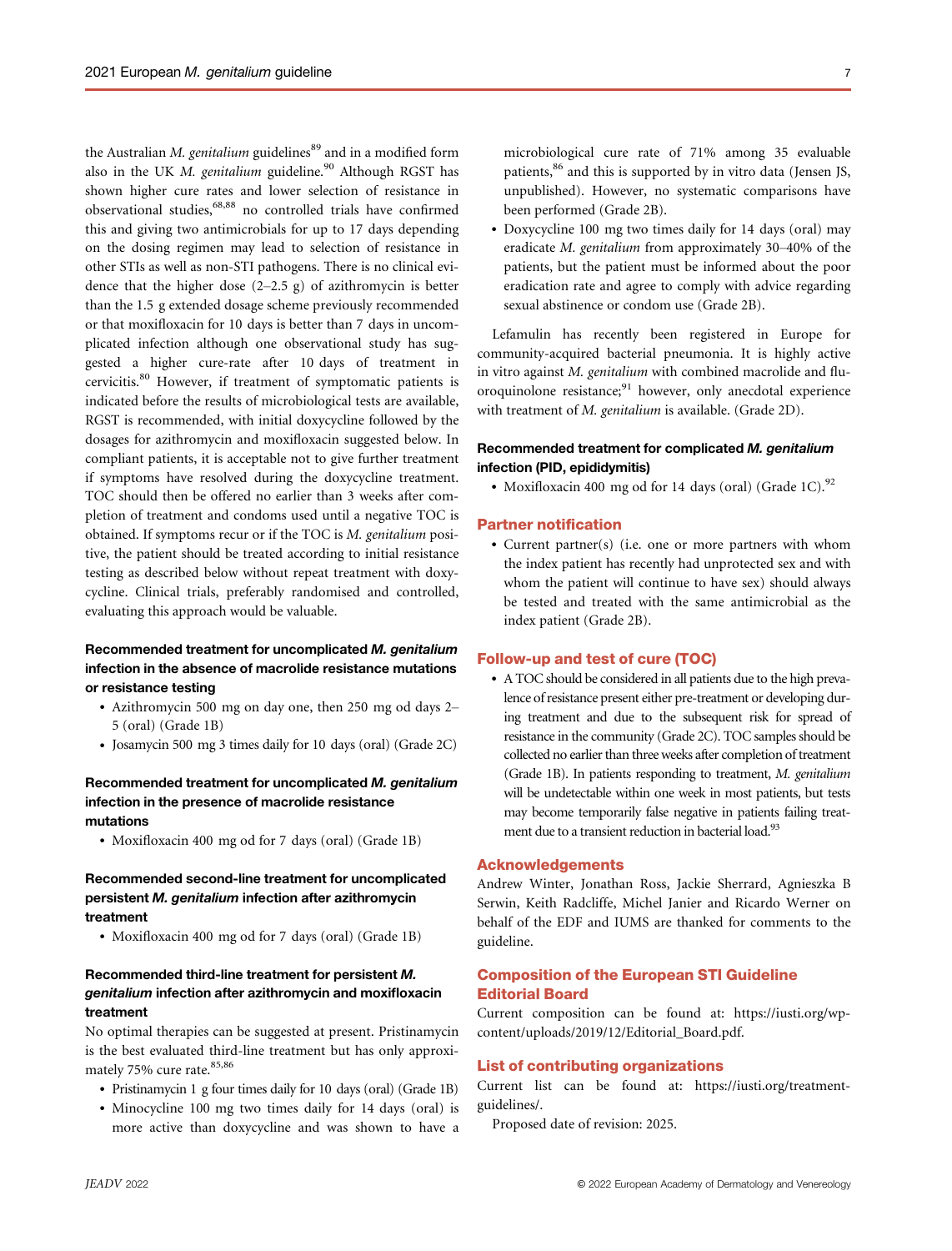## Qualifying statement

Decisions to follow these recommendations must be based on professional clinical judgement, consideration of individual patient circumstances and available resources. All possible care has been undertaken to ensure publication of the correct dosage of medication and route of administration. However, it remains the responsibility of the prescribing clinician to ensure the accuracy and appropriateness of the medication they prescribe.

### Data availability statement

Data sharing is not applicable to this article as no new data were created or analyzed in this study.

### **References**

- 1 Horner P, Donders G, Cusini M, Gomberg M, Jensen JS, Unemo M. Should we be testing for urogenital Mycoplasma hominis, Ureaplasma parvum and Ureaplasma urealyticum in men and women? - a position statement from the European STI Guidelines Editorial Board. J Eur Acad Dermatol Venereol 2018; 32: 1845–1851.
- 2 Tully JG, Taylor-Robinson D, Cole RM, Rose DL. A newly discovered mycoplasma in the human urogenital tract. Lancet 1981; 1: 1288–1291.
- 3 Taylor-Robinson D, Jensen JS. Mycoplasma genitalium: from Chrysalis to multicolored butterfly. Clin Microbiol Rev 2011; 24: 498–514.
- 4 Andersen B, Sokolowski I, Ostergaard L, Kjølseth Møller J, Olesen F, Jensen JS. Mycoplasma genitalium: prevalence and behavioural risk factors in the general population. Sex Transm Infect 2007; 83: 237-241.
- 5 Oakeshott P, Aghaizu A, Hay P et al. Is Mycoplasma genitalium in women the "New Chlamydia?" A community-based prospective cohort study. Clin Infect Dis 2010; 51: 1160–1166.
- 6 Manhart LE, Holmes KK, Hughes JP, Houston LS, Totten PA. Mycoplasma genitalium among young adults in the United States: An emerging sexually transmitted infection. Am J Public Health 2007; 97: 1118-1125.
- 7 Sonnenberg P, Ison CA, Clifton S et al. Epidemiology of Mycoplasma genitalium in British men and women aged 16–44 years: evidence from the third National Survey of Sexual Attitudes and Lifestyles (Natsal-3). Int J Epidemiol 2015; 44: 1982–1994.
- Cohen CR, Manhart LE, Bukusi EA et al. Association between Mycoplasma genitalium and acute endometritis. Lancet 2002; 359: 765–766.
- 9 Manhart LE, Critchlow CW, Holmes KK et al. Mucopurulent cervicitis and Mycoplasma genitalium. J Infect Dis 2003; 187: 650–657.
- 10 Cohen CR, Mugo NR, Astete SG et al. Detection of Mycoplasma genitalium in women with laparoscopically diagnosed acute salpingitis. Sex Transm Infect 2005; 81: 463–466.
- 11 Anagrius C, Lore B, Jensen JS. Mycoplasma genitalium: prevalence, clinical significance, and transmission. Sex Transm Infect 2005; 81: 458–462.
- 12 Falk L, Fredlund H, Jensen JS. Signs and symptoms of urethritis and cervicitis among women with or without Mycoplasma genitalium or Chlamydia trachomatis infection. Sex Transm Infect 2005; 81: 73–78.
- 13 Lis R, Rowhani-Rahbar A, Manhart LE. Mycoplasma genitalium infection and female reproductive tract disease: a meta-analysis. Clin Infect Dis 2015; 61: 418–426.
- 14 Oakeshott P, Hay P, Taylor-Robinson D et al. Prevalence of Mycoplasma genitalium in early pregnancy and relationship between its presence and pregnancy outcome. Bjog Int J Obstetr Gynaecol 2004; 111: 1464-1467.
- 15 Peuchant O, Le RC, Desveaux C et al. Screening for Chlamydia trachomatis, Neisseria gonorrhoeae, and Mycoplasma genitalium should it be integrated into routine pregnancy care in French young pregnant women? Diagn Microbiol Infect Dis 2015; 82: 14–19.
- 16 Wikström A, Jensen JS. Mycoplasma genitalium: a common cause of persistent urethritis among men treated with doxycycline. Sex Transm Infect 2006; 82: 276–279.
- 17 Jensen JS, Bradshaw C. Management of Mycoplasma genitalium infections can we hit a moving target? BMC Infect Dis 2015; 15: 343.
- 18 Vandepitte J, Weiss HA, Bukenya J et al. Association between Mycoplasma genitalium infection and HIV acquisition among female sex workers in Uganda: evidence from a nested case-control study. Sex Transm Infect 2014; 90: 545–549.
- 19 Mavedzenge SN, Van der Pol B, Weiss HA et al. The association between Mycoplasma genitalium and HIV-1 acquisition among women in Zimbabwe and Uganda. AIDS 2012; 26:617–624.
- 20 Manhart LE. Another STI associated with HIV-1 acquisition: now what? AIDS 2012; 26:635–637.
- 21 Jensen JS, Cusini M, Gomberg M, Moi H. 2016 European guideline on Mycoplasma genitalium infections. J Eur Acad Dermatol Venereol 2016; 30: 1650–1656.
- 22 Soni S, Alexander S, Verlander N et al. The prevalence of urethral and rectal Mycoplasma genitalium and its associations in men who have sex with men attending a genitourinary medicine clinic. Sex Transm Infect  $2010: 86: 21-24$
- 23 Lillis RA, Nsuami MJ, Myers L, Martin DH. Utility of urine, vaginal, cervical, and rectal specimens for detection of Mycoplasma genitalium in women. J Clin Microbiol 2011; 49: 1990–1992.
- 24 Khosropour CM, Jensen JS, Soge OO et al. High prevalence of vaginal and rectal Mycoplasma genitalium macrolide resistance among female sexually transmitted disease clinic patients in Seattle, Washington. Sex Transm Dis 2020; 47: 321–325.
- 25 Edlund M, Blaxhult A, Bratt G. The spread of Mycoplasma genitalium among men who have sex with men. Int J STD AIDS 2012; 23: 455-456.
- 26 Bradshaw CS, Fairley CK, Lister NA, Chen SJ, Garland SM, Tabrizi SN. Mycoplasma genitalium in men who have sex with men at male-only saunas. Sex Transm Infect 2009; 85: 432–435.
- 27 Latimer RL, Vodstrcil L, De Petra V et al. Extragenital Mycoplasma genitalium infections among men who have sex with men. Sex Transm Infect 2020; 96: 10–18.
- 28 Luki N, Lebel P, Boucher M, Doray B, Turgeon J, Brousseau R. Comparison of polymerase chain reaction assay with culture for detection of genital mycoplasmas in perinatal infections. Eur J Clin Microbiol Infect Dis 1998; 17: 255–263.
- 29 Justel M, Alexandre I, Martinez P et al. Vertical transmission of bacterial eye infections, Angola, 2011–2012. Emerg Infect Dis 2015; 21: 471– 473.
- 30 Walker J, Fairley CK, Bradshaw CS et al. The difference in determinants of Chlamydia trachomatis and Mycoplasma genitalium in a sample of young Australian women. BMC Infect Dis 2011; 11: 35.
- 31 Frølund M, Lidbrink P, Wikström A, Cowan S, Ahrens P, Jensen JS. Urethritis-associated pathogens in urine from men with nongonococcal urethritis: A case-control study. Acta Derm Venereol 2016; 96: 689–694.
- 32 Unemo M, Salado-Rasmussen K, Hansen M et al. Clinical and analytical evaluation of the new Aptima Mycoplasma genitalium assay, with data on M. genitalium prevalence and antimicrobial resistance in M. genitalium in Denmark, Norway and Sweden in 2016. Clin Microbiol Infect 2018; 24: 533–539.
- 33 Jensen JS, Bjornelius E, Dohn B, Lidbrink P. Comparison of first void urine and urogenital swab specimens for detection of Mycoplasma genitalium and Chlamydia trachomatis by polymerase chain reaction in patients attending a sexually transmitted disease clinic. Sex Transm Dis 2004; 31: 499–507.
- 34 Salado-Rasmussen K, Jensen JS. Mycoplasma genitalium testing pattern and macrolide resistance: A Danish nationwide retrospective survey. Clin Infect Dis 2014; 59: 24–30.
- 35 Bjartling C, Osser S, Persson K. Mycoplasma genitalium in cervicitis and pelvic inflammatory disease among women at a gynecologic outpatient service. Am J Obstet Gynecol 2012; 206: 476-478.
- 36 Moi H, Reinton N, Moghaddam A. Mycoplasma genitalium in women with lower genital tract inflammation. Sex Transm Infect 2009; 85: 10–14.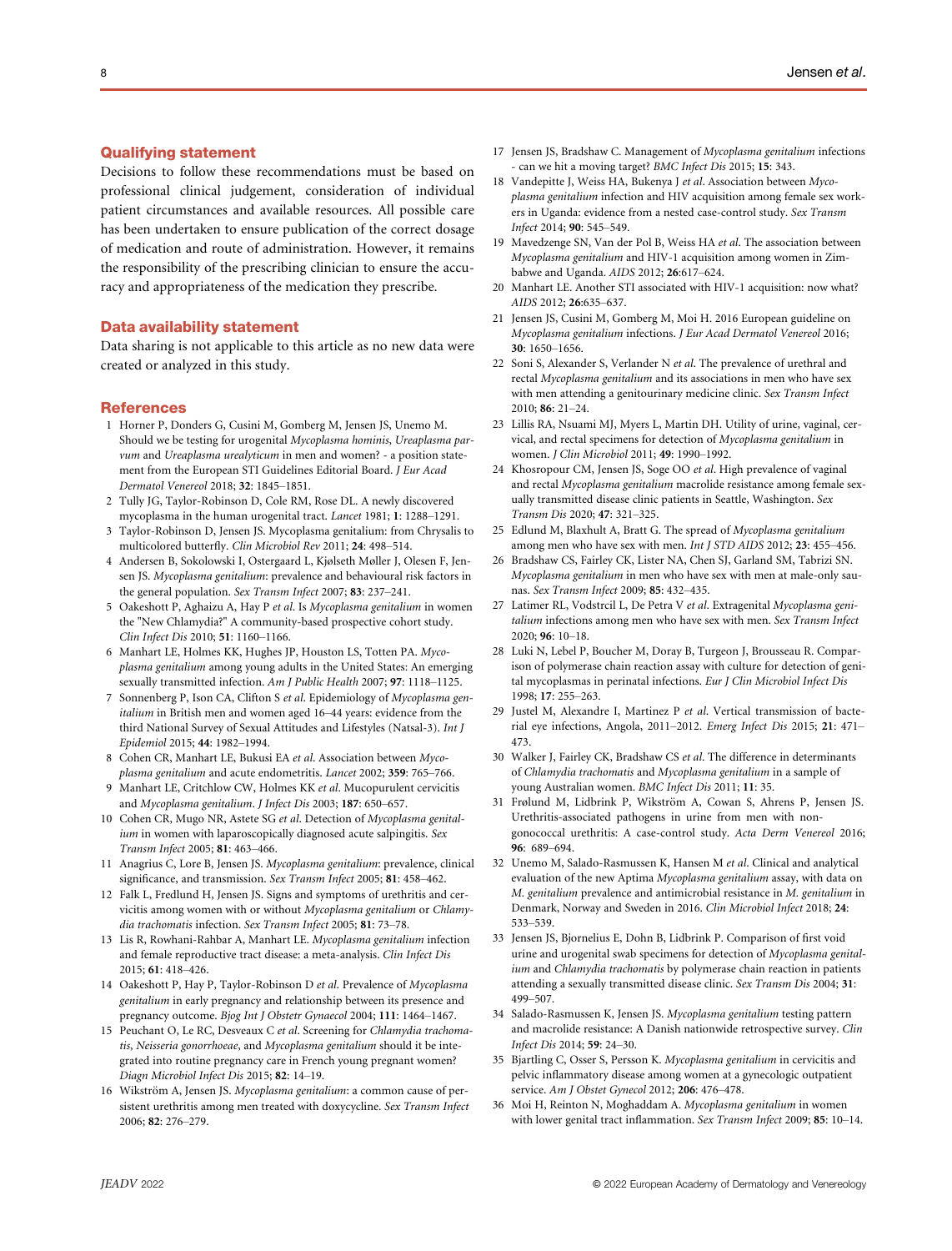- 37 Taylor-Robinson D, Gilroy CB, Horowitz S, Horowitz J. Mycoplasma genitalium in the joints of two patients with arthritis. Eur J Clin Microbiol Infect Dis 1994; 13: 1066–1069.
- 38 Falk L, Fredlund H, Jensen JS. Symptomatic urethritis is more prevalent in men infected with Mycoplasma genitalium than with Chlamydia trachomatis. Sex Transm Infect 2004; 80: 289–293.
- 39 Horner PJ, Taylor-Robinson D. Association of Mycoplasma genitalium with balanoposthitis in men with non-gonococcal urethritis. Sex Transm Infect 2011; 87: 38–40.
- 40 Eickhoff JH, Frimodt-Moller N, Walter S, Frimodt-Moller C, Grp DES. A double-blind, randomized, controlled multicentre study to compare the efficacy of ciprofloxacin with pivampicillin as oral therapy for epididymitis in men over 40 years of age. BJU Int 1999; 84: 827–834.
- 41 Ito S, Tsuchiya T, Yasuda M, Yokoi S, Nakano M, Deguchi T. Prevalence of genital mycoplasmas and ureaplasmas in men younger than 40 yearsof-age with acute epididymitis. Int J Urol 2012; 19: 234–238.
- 42 Bjornelius E, Jensen JS, Lidbrink P. Conjunctivitis associated with Mycoplasma genitalium infection. Clin Infect Dis 2004; 39: e67–69.
- 43 Shipitsyna E, Unemo M. A profile of the FDA-approved and CE/IVDmarked Aptima Mycoplasma genitalium assay (Hologic) and key priorities in the management of M. genitalium infections. Expert Rev Mol Diagn 2020; 20: 1063–1074.
- 44 Jensen JS, Bradshaw CS, Tabrizi SN, Fairley CK, Hamasuna R. Azithromycin treatment failure in Mycoplasma genitalium-positive patients with nongonococcal urethritis is associated with induced macrolide resistance. Clin Infect Dis 2008; 47: 1546–1553.
- 45 Twin J, Jensen JS, Bradshaw CS et al. Transmission and selection of macrolide resistant Mycoplasma genitalium infections detected by rapid high resolution melt analysis. PLoS One 2012; 7: e35593.
- 46 Jensen JS. Protocol for the detection of Mycoplasma genitalium by PCR from clinical specimens and subsequent detection of macrolide resistance-mediating mutations in region V of the 23S rRNA gene. In MacKenzie CR, B Henrich, eds. Diagnosis of Sexually Transmitted Diseases; Methods and Protocols, 903rd edn, New York: Humana Press, Springer, 2012: 129–139.
- 47 Touati A, Peuchant O, Jensen JS, Bebear C, Pereyre S. Direct detection of macrolide resistance in Mycoplasma genitalium Isolates from clinical specimens from France by use of real-time PCR and melting curve analysis. J Clin Microbiol 2014; 52: 1549–1555.
- 48 Wold C, Sorthe J, Hartgill U, Olsen AO, Moghaddam A, Reinton N. Identification of macrolide-resistant Mycoplasma genitalium using realtime PCR. J Eur Acad Dermatol Venereol 2015; 29: 1616–1620.
- 49 Kristiansen GQ, Lisby JG, Schonning K. A 5' nuclease genotyping assay for identification of macrolide-resistant Mycoplasma genitalium in clinical specimens. J Clin Microbiol 2016; 54: 1593–1597.
- 50 Drud ST, Njuguna P, Ebeyan S et al. Evaluation of the ResistancePlus MG FleXible assay for detection of wild-type and 23S rRNA-mutated Mycoplasma genitalium strains. J Clin Microbiol 2020; 58. [https://doi.org/](https://doi.org/10.1128/JCM.01900-19) [10.1128/JCM.01900-19](https://doi.org/10.1128/JCM.01900-19)
- 51 Su JP, Tan LY, Garland SM et al. Evaluation of the SpeeDx ResistancePlus MG diagnostic test for Mycoplasma genitalium on the applied biosystems 7500 fast quantitative PCR platform. J Clin Microbiol 2018; 56. [https://](https://doi.org/10.1128/JCM.01245-17) [doi.org/10.1128/JCM.01245-17](https://doi.org/10.1128/JCM.01245-17)
- 52 Le Roy C, Bebear C, Pereyre S. Clinical evaluation of three commercial PCR assays for the detection of macrolide resistance in Mycoplasma genitalium. J Clin Microbiol 2020; 58.<https://doi.org/10.1128/JCM.01478-19>
- 53 Murray GL, Bodiyabadu K, Danielewski J et al. Moxifloxacin and sitafloxacin treatment failure in Mycoplasma genitalium infection: Association with parC mutation G248T (S83I) and concurrent gyrA mutations. J Infect Dis 2020; 221: 1017–1024.
- 54 Manhart LE, Jensen JS. Quinolone resistance-associated mutations in Mycoplasma genitalium: Not ready for prime time. Sex Transm Dis 2020; 47: 199–201.
- 55 Fernandez-Huerta M, Barbera MJ, Serra-Pladevall J et al. Mycoplasma genitalium and antimicrobial resistance in Europe: a comprehensive review. Int J STD AIDS 2020; 31: 190–197.
- 56 Pitt R, Unemo M, Sonnenberg P et al. Antimicrobial resistance in Mycoplasma genitalium sampled from the British general population. Sex Transm Infect 2020; 96: 464–468.
- 57 Van Der Pol B, Waites KB, Xiao L et al. Mycoplasma genitalium detection in urogenital specimens from symptomatic and asymptomatic men and women by use of the cobas TV/MG Test. J Clin Microbiol 2020; 58. <https://doi.org/10.1128/JCM.02124-19>
- 58 Gaydos CA, Manhart LE, Taylor SN et al. Molecular testing for Mycoplasma genitalium in the United States: Results from the AMES prospective multicenter clinical study. J Clin Microbiol 2019; 57. [https://doi.org/](https://doi.org/10.1128/JCM.01125-19) [10.1128/JCM.01125-19](https://doi.org/10.1128/JCM.01125-19)
- 59 Hardick J, Giles J, Hardick A, Hsieh YH, Quinn T, Gaydos C. Performance of the Gen-Probe transcription-mediated amplification research assay compared to that of a multitarget real-time PCR for Mycoplasma genitalium detection. J Clin Microbiol 2006; 44: 2320.
- 60 Wroblewski JKH, Manhart LE, Dickey KA, Hudspeth MK, Totten PA. Comparison of transcription-mediated amplification and PCR assay results for various genital specimen types for detection of Mycoplasma genitalium. J Clin Microbiol 2006; 44: 3306–3312.
- 61 Carlsen KH, Jensen JS. Mycoplasma genitalium PCR: Does freezing of specimens affect sensitivity? J Clin Microbiol 2010; 48: 3624–3627.
- 62 Reinton N, Moi H, Olsen AO et al. Anatomic distribution of Neisseria gonorrhoeae, Chlamydia trachomatis and Mycoplasma genitalium infections in men who have sex with men. Sexual Health 2013; 10: 199–203.
- 63 Read TRH, Murray GL, Danielewski JA et al. Symptoms, sites, and significance of Mycoplasma genitalium in men who have sex with men. Emerg Infect Dis 2019; 25: 719–727.
- 64 Bjornelius E, Anagrius C, Bojs G et al. Antibiotic treatment of symptomatic Mycoplasma genitalium infection in Scandinavia: a controlled clinical trial. Sex Transm Infect 2008; 84: 72–76.
- 65 Mena LA, Mroczkowski TF, Nsuami M, Martin DH. A randomized comparison of azithromycin and doxycycline for the treatment of Mycoplasma genitalium-positive urethritis in men. Clin Infect Dis 2009; 48: 1649–1654.
- 66 Schwebke JR, Rompalo A, Taylor S et al. Re-evaluating the treatment of nongonococcal urethritis: emphasizing emerging pathogens – a randomized clinical trial. Clin Infect Dis 2011; 52: 163–170.
- 67 Manhart LE, Gillespie CW, Lowens MS et al. Standard treatment regimens for nongonococcal urethritis have similar but declining cure rates: A randomized controlled trial. Clin Infect Dis 2013; 56: 934–942.
- 68 Read TRH, Fairley CK, Murray GL et al. Outcomes of resistance-guided sequential treatment of Mycoplasma genitalium infections: A prospective evaluation. Clin Infect Dis 2019; 68: 554–560.
- 69 Horner P, Ingle SM, Garrett F et al. Which azithromycin regimen should be used for treating Mycoplasma genitalium? A meta-analysis. Sex Transm Infect 2018; 94: 14–20.
- 70 Machalek DA, Tao Y, Shilling H et al. Prevalence of mutations associated with resistance to macrolides and fluoroquinolones in Mycoplasma genitalium: a systematic review and meta-analysis. Lancet Infect Dis 2020; 20: 1302–1314.
- 71 Unemo M, Endre KMA, Moi H. Five-day azithromycin treatment regimen for Mycoplasma genitalium infection also effectively eradicates Chlamydia trachomatis. Acta Dermato-Venereologica 2015; 95: 730–732.
- 72 Pond MJ, Nori AV, Witney AA, Lopeman RC, Butcher PD, Sadiq ST. High prevalence of antibiotic-resistant Mycoplasma genitalium in nongonococcal urethritis: the need for routine testing and the inadequacy of current treatment options. Clin Infect Dis 2014; 58: 631–637.
- 73 Kikuchi M, Ito S, Yasuda M et al. Remarkable increase in fluoroquinolone-resistant Mycoplasma genitalium in Japan. J Antimicrob Chemother 2014; 69: 2376–2382.
- 74 Nijhuis RH, Severs TT, Van der Vegt DS, Van Zwet AA, Kusters JG. High levels of macrolide resistance-associated mutations in Mycoplasma